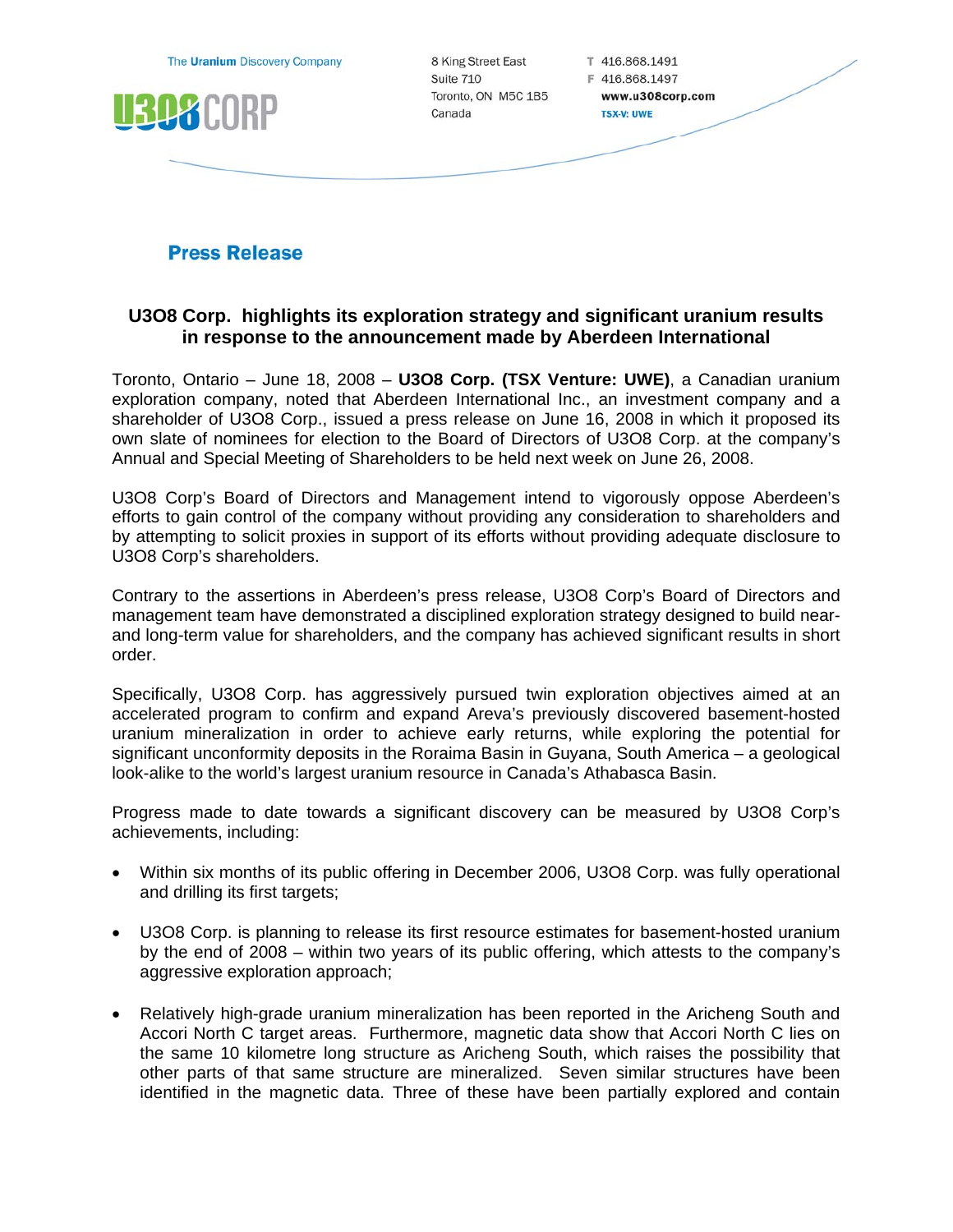significant uranium grades, and the other four structures will be investigated in due course. These results validate U3O8 Corp's exploration concept that multiple uranium-bearing veins in the basement of the Roraima Basin form part of a structural network that may contain a total resource of significant and potentially economic size;

- Identification of the structural framework in the basement of the Roraima Basin advances U3O8 Corp. from essentially following up on Areva's prior discoveries to more predictive exploration whereby the location of mineralization in one structure may be used to identify prospective sectors in another; and
- Exploration is underway on the first of eight unconformity targets, and scout drilling will start in the second half of 2008. The small size of high grade unconformity uranium deposits make them difficult to find and millions of dollars can easily be spent without a discovery being made. Therefore, U3O8 Corp. first undertook the fundamental background work critical to refining its exploration focus in order to optimize the possibility of making a discovery and avoid rushing into exploration without the discipline and focus that resource discovery demands.

While U3O8 Corp., like many companies, has been subject to the recent overall decline of the North American capital markets in general and the uranium sector in particular, the company has steadfastly maintained its focus on its priority – the creation of value by diligently executing its two-pronged exploration objectives in order to achieve near term success on its basementhosted deposits while taking a judicious approach in exploring for unconformity-related uranium in the Roraima Basin.

Aberdeen International acknowledges that the share price of many uranium companies have come under pressure, but focuses on the fact that U3O8 Corp. is trading below cash. This is not uncommon in the junior resource sector. For example, Aurelian Resources, a company founded by two current board members of U3O8 Corp., traded at a discount to cash until Aurelian discovered a world-class gold deposit. As fellow shareholders, U3O8 Corp's directors, whom own more than 14% of U3O8 Corp. shares, are committed to supporting management's technical work to create value through new discoveries with the shared goal of enhancing value for all stakeholders.

Aberdeen International's attempt to take control of U3O8 Corp. at this time is an opportunistic play, which seeks to exploit current market conditions and U3O8's solid cash position. U3O8 Corp. agrees that the uranium sector presents opportunities for consolidation, which is why the company is reviewing potential acquisitions and joint ventures in the Americas that complement its current exploration focus in Guyana. Pending any such acquisition, U3O8's exploration is focused on maximizing the immediate opportunities presented by its highly prospective assets in the mining-friendly jurisdiction of Guyana, an English-speaking democracy with an established mining regime and without many of the regulatory challenges that the uranium industry faces in other jurisdictions.

U3O8 Corp's significant accomplishments to date can only be attributed to the focused and experienced leadership of the company's executive team directed by a seasoned Board of Directors, which together have more than 130 years of global exploration, technical, financial and business expertise. In particular, U3O8 Corp's management and Board of Directors bring extensive knowledge, local relationships and operational experience in South America and a proven record of making discoveries. Members of the Board have been involved with the discovery of 16 million ounces of gold (Fruta Del Norte and Quimsacocha) with an in situ value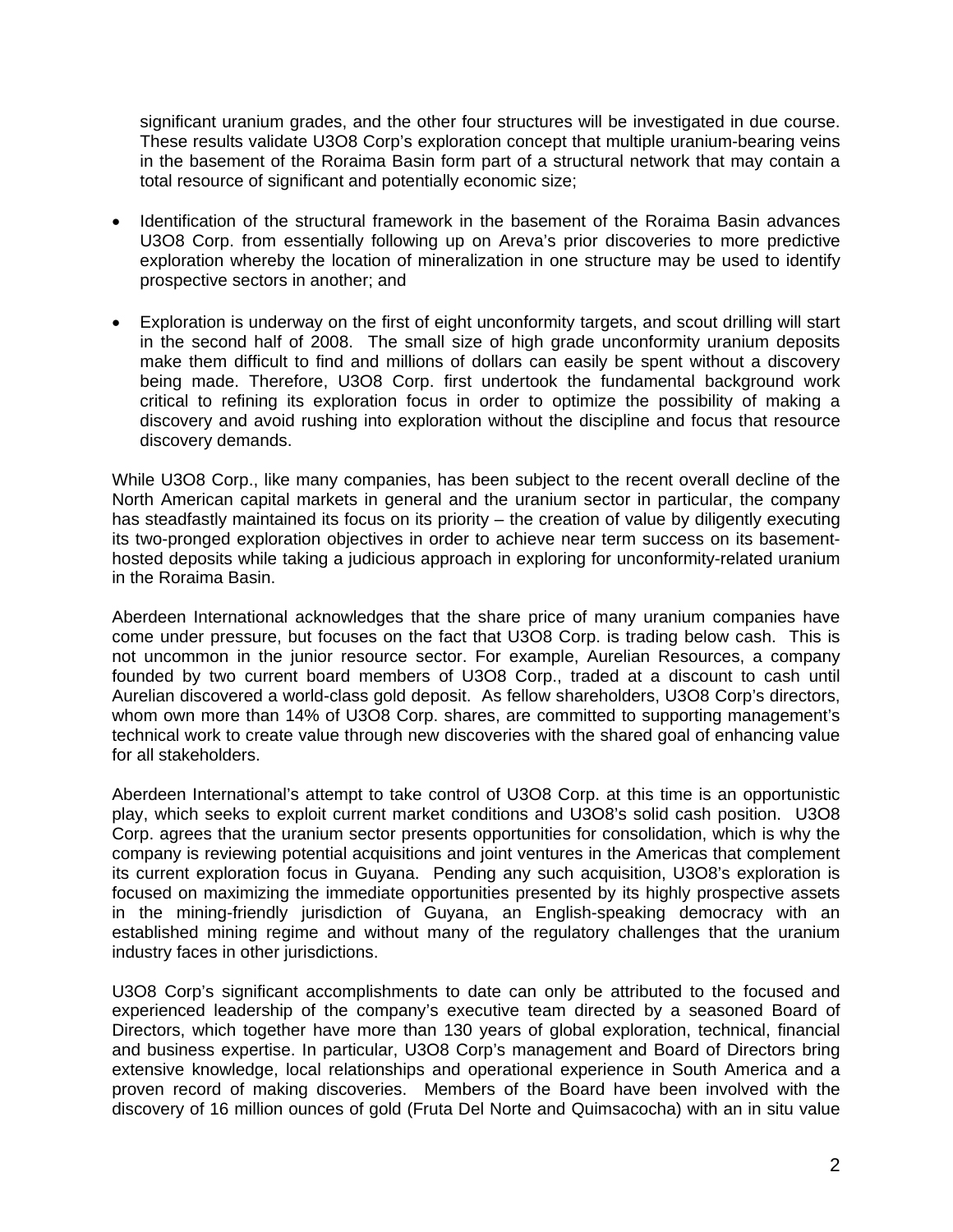exceeding \$10 billion as well as the Mirador and San Carlos copper deposits in Ecuador with a similar in situ value.

The mining, geological, business and financial qualifications of the current Board of Directors and Management of U3O8 Corp are highlighted below:

## Patrick Anderson

Director – Geologist with over 12 years exploration experience on gold, base metals and diamond projects in South America, North America and Europe. President, CEO and co-founder of Aurelian Resources with a 13.7 million ounce gold discovery made in 2006.

# Dr. Keith Barron, B.Sc., Ph.D

Director, Founder – Geologist with over 24 years experience on a wide variety of commodities including gold, base metals and diamond projects in Australia, Canada, Venezuela, Brazil, Guyana, South Africa and Ecuador. Co-founder and former director of Aurelian Resources with a 13.7 million ounce gold discovery made in 2006.

## Bryan Coates, CA

Director – 20 years mining experience, mergers and acquisition expertise and Chartered Accountant. Currently Vice President Finance & CFO, Osisko Exploration. Prior senior financial positions at IAMGOLD, Cambior, and involved in the development of one of the world's largest base metals mines at Compania Minera SA (South America) as well as in the development and operation of Omai Gold Mines, one of Guyana's largest scale mining operations.

### David Constable, B.Sc., MBA, P.Geo, FGAC

Director – Geologist with over 25 years experience with Canadian and international exploration and development with the Noranda Group, Ontario Ministry of Northern Development and Mines and managing his own geological consulting firm. Currently Vice President, Investor Relations and Corporate Secretary of FNX Mining, one of Canada's largest base metal producers.

### Dr. Richard Spencer, B.Sc., Ph.D, P.Geo

Director, President and CEO – Geologist with over 20 years of global exploration experience in South Africa, Ecuador, Peru, Colombia, Argentina, Brazil and Venezuela. Senior positions at Crystallex International and IAMGOLD Corp, and instrumental in the discovery of the 2.8 million ounce gold deposit at Quimsacocha and the cluster of copper-molybdenum porphyries that contain a resource exceeding 1 billion tones and form part of the Corriente Copper Belt in Ecuador.

## Rick Cleath, B.Sc., M.Sc.

Vice President (Guyana) – Geologist with over 22 years of global exploration experience including over 12 years in Latin America. Most recently, Vice President of Exploration with Absolut Resources where he negotiated and acquired the Chaparra mesothermal gold vein project in southern Peru.

#### Seth Blume, B.Sc.

Country Manager (Guyana) – Geologist with over 16 years extensive exploration and management experience including 12 years in Guyana. Expertise in logistics and regulatory requirements of Guyana.

#### Carmelo Marrelli, CA, CGA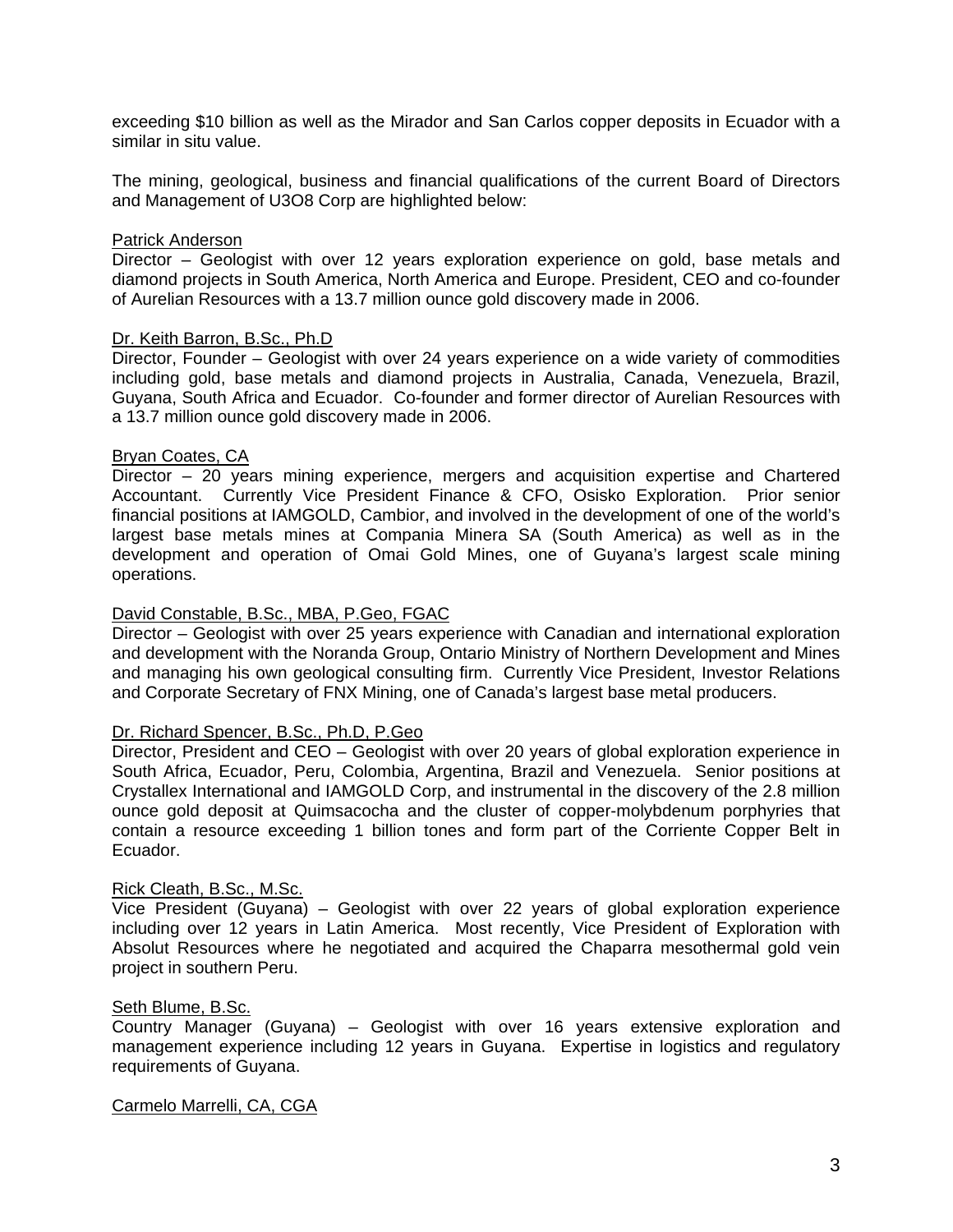Chief Financial Officer – Chartered Accountant and Certified General Accountant with 8 years financial experience in the mining sector. A partner with Marrelli & Drake Corporate Services.

# Nancy Chan-Palmateer

Vice President, Investor Relations – Over 15 years experience in both the North American and European capital markets, leading investor relations and communications strategies through public listings, multiple acquisitions, issues management and regulatory development. Most recently, Director of Investor Relations for TSX, NASDAQ and LSE-listed CryptoLogic Inc.

### Voting in Favour of U3O8 Corp's Nominees

U3O8 Corp. strongly encourages shareholders to carefully consider the significant results accomplished to date and the qualifications of the current Board of Directors and management in making its decision to vote in favour of the current Board of Directors.

Shareholders are urged to reaffirm their support for the company's existing directors submitting their WHITE form of proxy that was enclosed with the Information Circular sent by U3O8 Corp. in connection with the annual meeting, and vote in favour of the re-election of U3O8 Corp's slate of director nominees. Shareholders with any questions or requiring assistance in obtaining a replacement proxy or in completing their proxy form, are asked to contact Nancy Chan-Palmateer, Vice President, Investor Relations at U3O8 Corp. at 416-868-1491 or nancy@u3o8corp.com. Shareholders' votes are extremely important in order that U3O8 Corp. can stay on course. U3O8 Corp. must receive a WHITE proxy form no later than 4:30 p.m. (Toronto time) on Tuesday, June 24, 2008 for the shareholder's vote to be counted. The company recommends voting by Internet, telephone or facsimile today, or at least 24 hours in advance of the proxy cut-off.

#### **About U3O8 Corp.**

U3O8 Corp. is a Canadian uranium exploration company based in Toronto, Canada. Currently focused on exploration in the Roraima Basin area of Guyana, South America, U3O8 Corp.'s primary business objective is to explore, develop and acquire uranium projects in the Americas. The Company is well funded with over \$18 million held solely in cash and Canadian chartered bank-backed Guaranteed Investment Certificates. At current rates of exploration expenditure, the company expects to be funded up until 2010.

U308 Corp. has exclusive uranium exploration rights in an area covering approximately 1.3 million hectares that straddles the edge of the Roraima Basin in Guyana. The company is advancing a twopronged exploration strategy that includes:

- Exploration for multiple uranium-bearing structures within structural systems in the basement adjacent to the Roraima Basin with the concept that the individual veins could potentially aggregate to a significant total resource; and
- Exploration for unconformity-style uranium deposits at the base of the Roraima Basin, which are similar to those of the prolific Athabasca Basin in Saskatchewan.

For further information on U3O8 Corp's properties, please refer to the technical report prepared for the company by Dahrouge Geological Consulting Ltd. and dated September 15, 2006 as amended and restated December 12, 2006, available on SEDAR at www.sedar.com and on the company's website www.u3o8corp.com. Potential quantity and grade are conceptual in nature.

#### **Forward-Looking Statements**